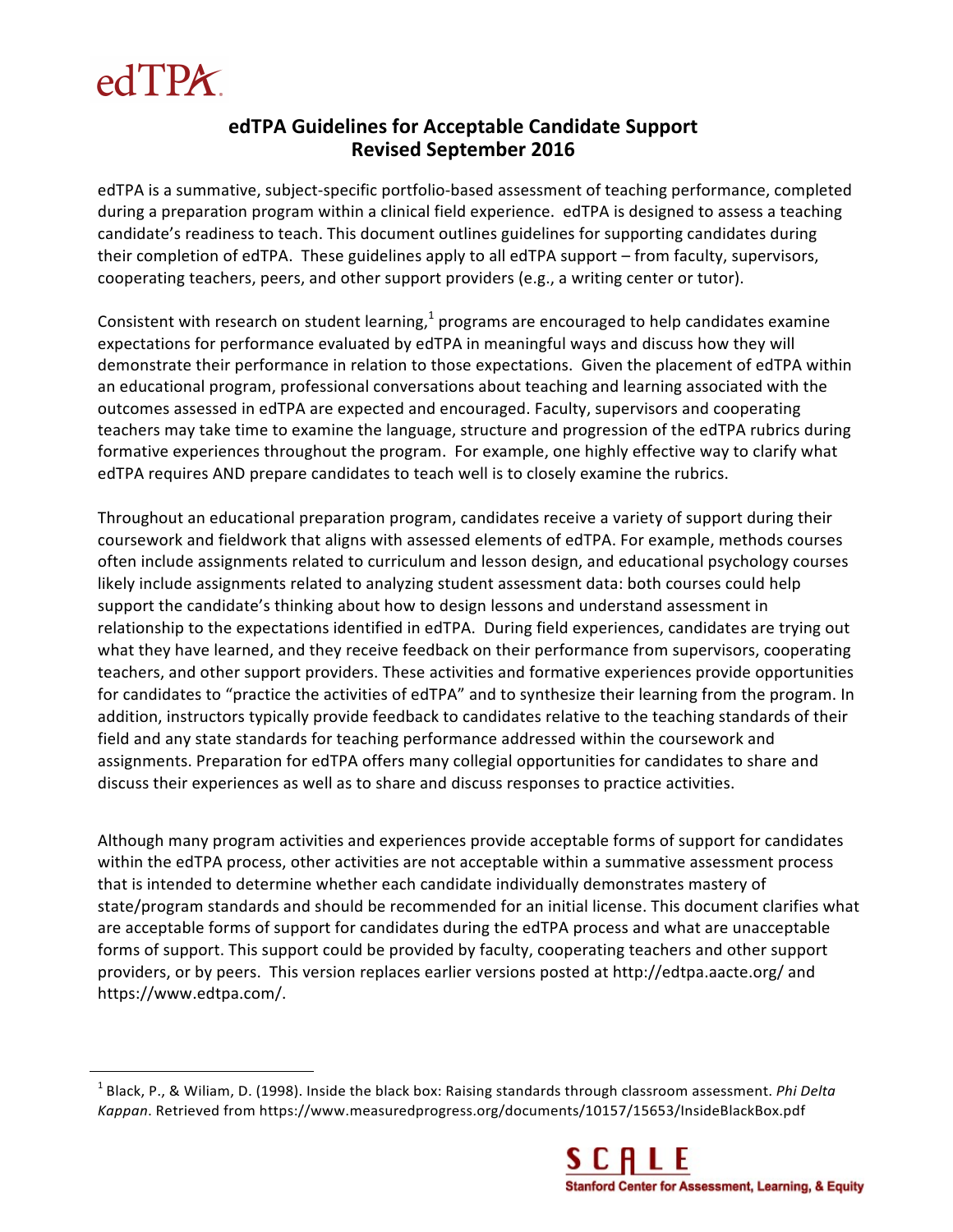# $edTPX$

## **Acceptable Forms of Support for Candidates within the edTPA Process**

#### Acceptable Support Prior to Beginning Official edTPA Drafts Includes:

- Providing candidates with access to handbooks and other explanatory materials about edTPA and expectations for candidate performance on the assessment
- Explaining edTPA tasks and scoring rubrics and guiding discussions about them
- Providing and discussing support documents such as *Making Good Choices* and *Understanding Rubric Level Progressions*
- Examining lessons or examples of effective teaching using edTPA rubrics or support documents
- Discussing samples of previously completed edTPA portfolio materials (where appropriate permissions have been granted)
- Engaging candidates in formative experiences aligned with edTPA (e.g., assignments analyzing their instruction, developing curriculum units, or assessing student work)
- Referring students to a writing center for assistance in improving their writing for course assignments
- Recommending and/or providing specific assistance to improve performance in areas in which the candidate has demonstrated a weakness, e.g., analytic writing, designing lessons, engaging students
- Explaining scoring rubrics, and using these rubrics in formative exercises or assignments<sup>2</sup>
- Relating expectations in edTPA tasks and scoring rubrics to earlier assignments or experiences in the program
- Using rubric constructs or rubric language to evaluate and debrief observations made by field supervisors or cooperating teachers as part of the clinical supervision process
- Offering candidate seminars focusing on the skills and abilities identified in edTPA, such as an Academic Language seminar

## *Acceptable Support During edTPA Drafting Process (including Planning) Includes:*

- Providing a schedule/timeline for completion of sections of the edTPA submission
- Co-planning a learning segment with a cooperating teacher or a peer, as long as each candidate provides his/her own justification for planning decisions and analyses of the teaching and student learning in the commentaries
- Answering common questions in a group setting
- Candidates with a documented disability are eligible to receive relevant accommodations they have received for coursework and program assessments OR to apply to Pearson for approval of accommodations.
	- $\triangleright$  Not all accommodations are relevant, e.g., additional time (since the candidate can adjust the submission date) or accommodations related to the knowledge and skills being

 $2$  Note: If candidates, peers, or instructors use rubrics in formative exercises or assignments, they must be aware that such local scoring cannot be assumed to be comparable to the scoring conducted by trained evaluators who have met calibrated scoring standards.